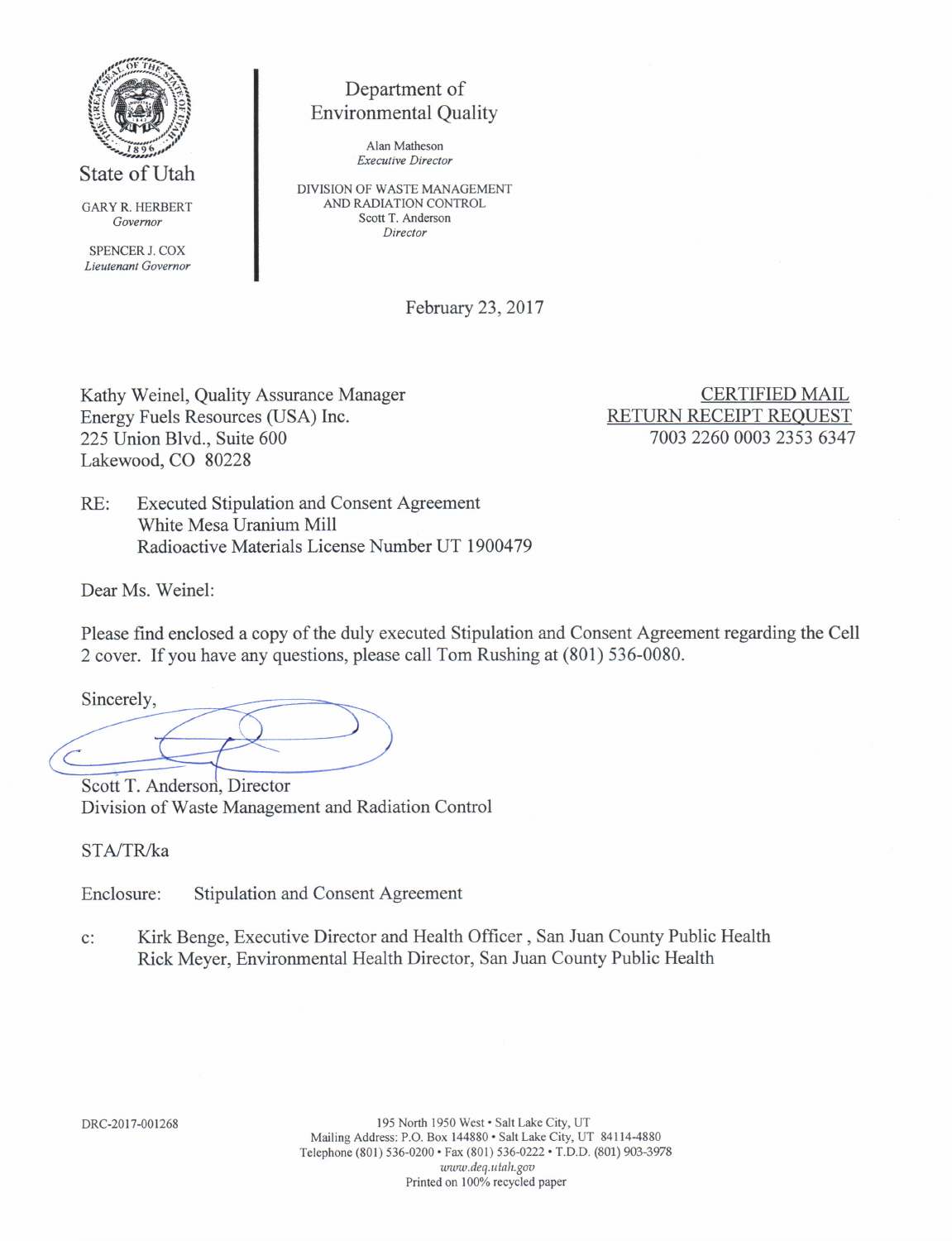### UTAH DEPARTMENT OF ENVIRONMENTAL QUALITY

| IN THE MATTER OF                  | STIPULATION AND CONSENT AGREEMENT |
|-----------------------------------|-----------------------------------|
| ENERGY FUELS RESOURCES (USA) INC. |                                   |
| 225 UNION BLVD., SUITE 600        |                                   |
| LAKEWOOD, CO 80228                |                                   |

# A. STATUTORY AUTHORITY

This STIPULATION AND CONSENT AGREEMENT ("Agreement") is hereby made between Energy Fuels Resources (USA) Inc. (\*EFR") and the Director ("Director") of the Utah Division of Waste Management and Radiation Control ("Division") pursuant to the Utah Solid and Hazardous Waste Act, Utah Code Ann. (UCA)  $\S\S$  19-6-101 to 125, the Utah Water Quality Act, UCA  $\S\S$  19-4-101 to 124, the Utah Radiation Control Act, UCA §§ 19-3-101 to 320 and the Utah Administrative Procedures Act, UCA \$\$ 63G4-101 to 601.

# B. APPLICABLE STATUTORY AND REGULATORY PROVISIONS

- l. The Director is authorized to review and approve plans and issue administrative authorizations and orders in accordance with UCA \$19-6-107.
- Utah Administrative Code ("UAC") R313-24-4, incorporating by reference 10 Code of Federal Regulations ("CFR") Part 40 Appendix A Criterion  $6-(1)$ , provides in part: "In disposing of waste byproduct material, licensees shall place an earthen cover (or approved alternative) over tailings or wastes at the end of milling operations and shall close the waste disposal area in accordance with <sup>a</sup> design which provides reasonable assurance of control of radiological hazards to (i) be effective for 1,000 years, to the extent reasonably achievable, and, in any case, for at least 200 years, and (ii) limit releases of radon-222 from uranium byproduct materials, and radon-220 from thorium byproduct materials, to the atmosphere so as not to exceed an average release rate of 20 picocuries per squaxe meter per second (pCi/m<sup>2</sup>s) to the extent practicable throughout the effective design life . . .<sup>"</sup>
- 3. UAC R313-24-4, incorporating by reference 10 CFR Part 40 Appendix A Criterion 6A-(1), provides in part: "For impoundments containing uranium byproduct materials, the final radon barrier must be completed as expeditiously as practicable considering technological feasibility after the pile or impoundment ceases operation in accordance with a written, Commission-approved reclamation plan" (emphasis added).
- 4. EFR's White Mesa Mill (as defined below) is subject to a Groundwater Discharge Permit No.<br>UGW370004 (the "GWDP"). Part I.D.8 of the GWDP (the "Closed Cell Performance Part I.D.8 of the GWDP (the "Closed Cell Performance Requirements") requires: "Before reclamation and closure of any tailings disposal cell, the Permittee shall ensure that the final design, construction, and operation of the cover system at each tailings cell will comply with all requirements of an approved Reclamation Plan, and will for a period of not less than 200 years meet the following minimum performance requirements:
	- (a) Minimize infiltration of precipitation or other surface water into the tailings, including, but not limited to the radon barrier,
	- (b) Prevent the accumulation of leachate head within the tailings waste layer that could rise above or over-top the maximum [flexible membrane liner] elevation internal to any disposal cell, i.e. create a "bathtub" effect, and,
	- (c) Ensure that groundwater quality at the compliance monitoring wells does not exceed the Ground Water Quality Standards or Ground Water Compliance Limits specified in Part I.C.1 and Table 2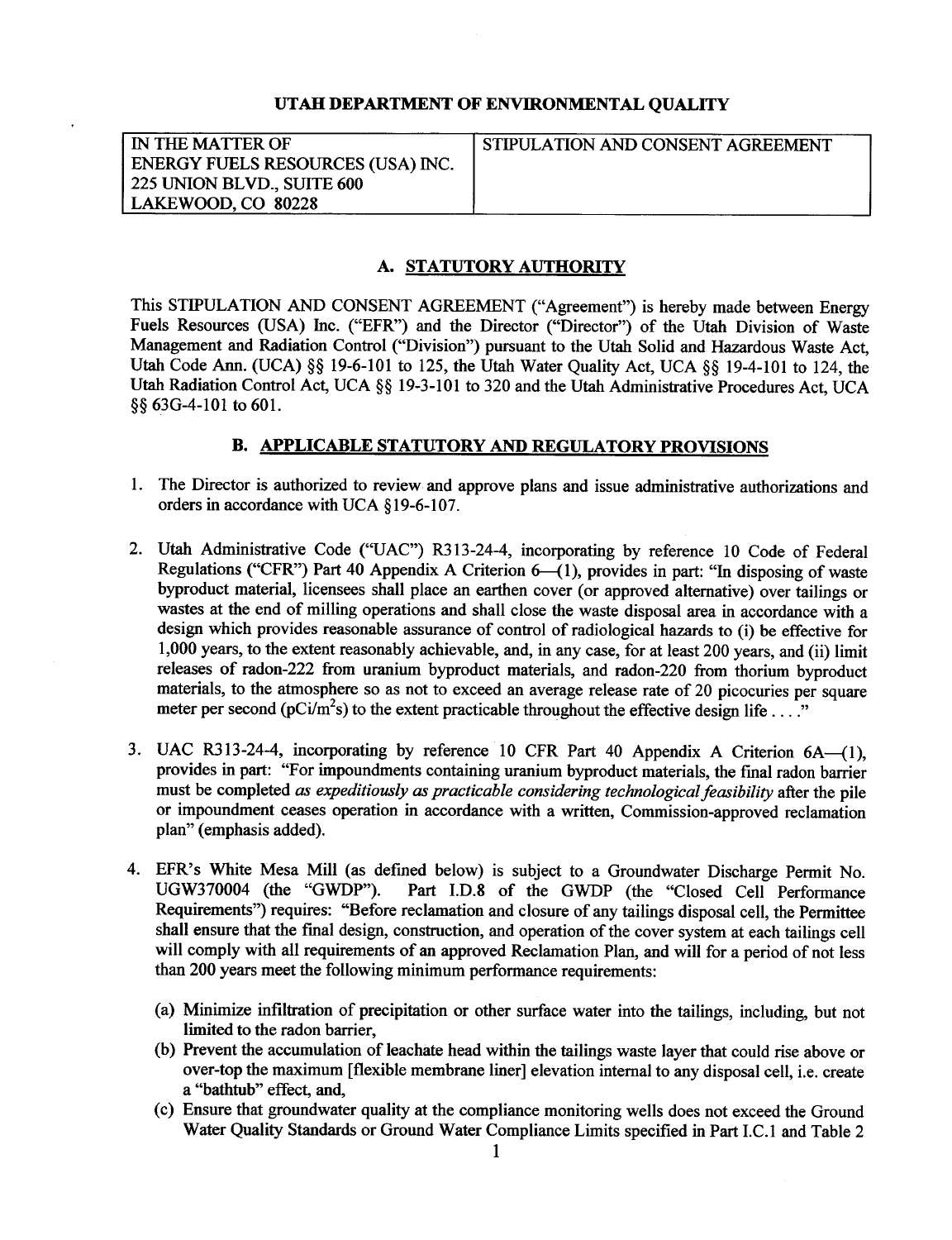# of [the GWDP].'

# **C. RELEVANT FACTS**

- 1. EFR receives and processes natural uranium-bearing ores including certain specified altemate feed materials, and possesses byproduct material in the form of uranium waste tailings and other uranium byproduct waste generated by EFR's White Mesa Mill milling operations (the "White Mesa Mill"), pursuant to State of Utah Radioactive Materials License UT1900479 (the "License") and the GWDP. The White Mesa Mill is located approximately 6 miles south of Blanding, Utah on White Mesa in Sections 28,29,32, and 33, Township 37 South, Range 22 East, Salt Lake Baseline and Meridian, San Juan County, Utah.
- 2. In accordance with License condition 9.11, the Director approved Reclamation Plan, version 3.2 (the "Reclamation Plan Version 3.2") on January 26, 2011.
- EFR submitted an application to the Director for renewal of the License on February 27,2007 and for 3. renewal of the GWDP on September 2,2009. Updated GWDP renewal applications were submitted by EFR in 2012 and 2014. Recent EFR documents reviewed by the Director for the License and Permit renewals include EFR's proposed Reclamation Plan, White Mesa Mill, Revision 5.0 dated September 2011 ("Reclamation Plan, Revision 5.0").
- The proposed Reclamation Plan, Revision 5.0 presents a proposed evapotranspiration ("ET") cover 4. (the "Proposed Cover Design") as a component of the reclamation plan for the tailings cells, to replace the rock annor cover design (the "Existing Cover Design") set out in Appendix D of the Reclamation Plan Version 3.2. The Proposed Cover Design will have a minimum thickness of 10.5 feet for Cell 2, and will consist of the following layers listed below from top to bottom:
	- o "Layer 4" 0.5 ft (15 cm) thick Erosion Protection Layer (topsoil-gravel admixture or topsoil)
	- o "Layer 3" 3.5 ft (107 cm) thick Water Storage/Biointrusion/Frost Protection/Secondary Radon Attenuation Layer (loam to sandy clay)
	- o "Layer 2" 4.0 ft (122 cm) thick Primary Radon Attenuation Layer (highly compacted loam to sandy clay)
	- o "Layer l" 2.5 ft (76 cm) thick (minimum) Secondary Radon Attenuation and Grading Layer (loam to sandy clay)

All the layers combined comprise the monolithic ET cover system. Layer I was placed in stages on Cell2 as interim cover from l99l through 2008 and is approximately 3 feet thick. Additional minor volumes of Layer 1 interim cover (less than I foot in thickness) were placed in select areas of Cell <sup>2</sup> after 2008.

- The Director provided interrogatories from review of the proposed Reclamation Plan, Revision 5.0 in 5.March 2012. EFR provided responses to those interrogatories in May and September 2012. The Director provided review comments on EFR's responses in February 2013. EFR completed supplemental investigations in 2013 and 2014 in response to the Director's February 2013 review comments. EFR submitted responses to the Director's February 2013 review comments in August 2015.
- Infiltration modeling was conducted for the monolithic ET cover and a complete description of the analyses were provided in EFR's March 2010 Revised Infiltration and Contaminant Transport Modeling (ICTM) Report. The modeling was updated to address the Director's March 2012 and February 2013 comments on the ICTM Report and to incorporate supplemental field investigations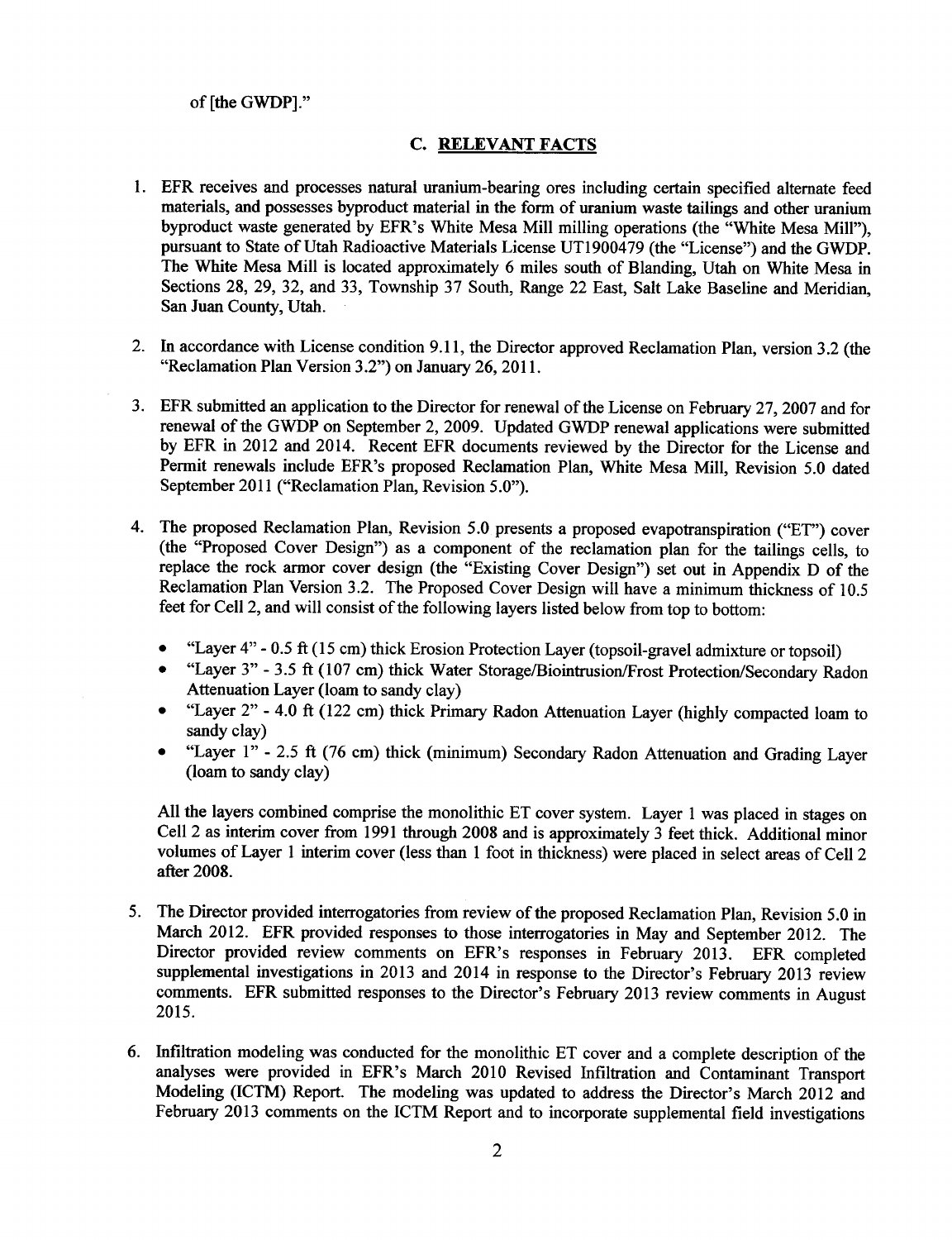conducted in 2010 and 2012 for cover borrow material and in 2013 for in situ tailings. The updated infiltration modeling results were presented in EFR's submitted responses to the Director's March 2012 and February 2013 review comments in August 2012 and August 2015.

- 7. According to the EFR August 15, 2015 response to the Director's Review Comments, P. 10, "Conceptually, the model simulation results are in agreement with the general consensus that the establishment of vegetation is the most critical factor in reducing long-term infiltration rates through an ET cover system. For this reason, among other factors mentioned below, infiltration rates are only presented for a 40 percent vegetative cover scenario. Forty percent vegetative cover is the targeted reclamation goal success criterion, and is supported by vegetation reconnaissance near the site and studies published in the literature."
- 8. On November 11,2015, the Director held a conference call with EFR and recommended submittal of this Agreement outlining a plan to complete reclamation of tailings Cell2. This plan would consist of completing placement of the Proposed Cover Design on Cell 2 and demonstrating acceptable cover performance via a perfiormance monitoring program.
- 9. On August 11, 2016, EFR submitted Reclamation Plan, Revision 5.1, with an Updated Tailings Cover Design Report (the "Updated Cover Design Report") attached thereto as Appendix A which details the Proposed Cover Design and incorporated current comments received from the Director.
- 10. On December 5,2016, EFR submitted the final version of Reclamation Plan, Revision 5.1, which incorporated additional comments received from the Director.
- 11. The Director will approve Reclamation Plan 5.1 (the "Approved Reclamation Plan") upon completion of a public notice and comment period, and in conjunction with and conditional upon the execution and delivery of this Agreement by EFR and the Director. This Agreement sets out the commitments and time frames for completing placement of reclamation cover on Cell 2 and performance assessment of the cover system, in accordance with the Approved Reclamation Plan.

# D. AGREEMENT

The Director and EFR agree as follows:

### 1. Phase 1 Cover Construction

EFR will complete Phase 1 cover construction in accordance with Sections L.1, L.2 and L.3 of Appendix L ("Appendix L") to the Updated Cover Design Report, which will include placement of: (1) additional interim cover (Layer 1) to achieve design grades prior to placement of cover Layer 2; and (2) the entirety of Layer 2.

Instrumentation for monitoring Cell 2 after Phase 1 cover placement is described in Sections L.4.2 and L.4.4 of Appendix L, and will include the existing settlement monuments and newly installed piezometers.

Cell2 Phase I cover placement commenced in April 2016, andwill be completed on or before August 31, 2017, or such later date as may be approved by the Director.

An as-built report for Cell 2 Phase I cover placement will be provided to the Director within 90 days after completion of construction, or such later date as may be approved by the Director.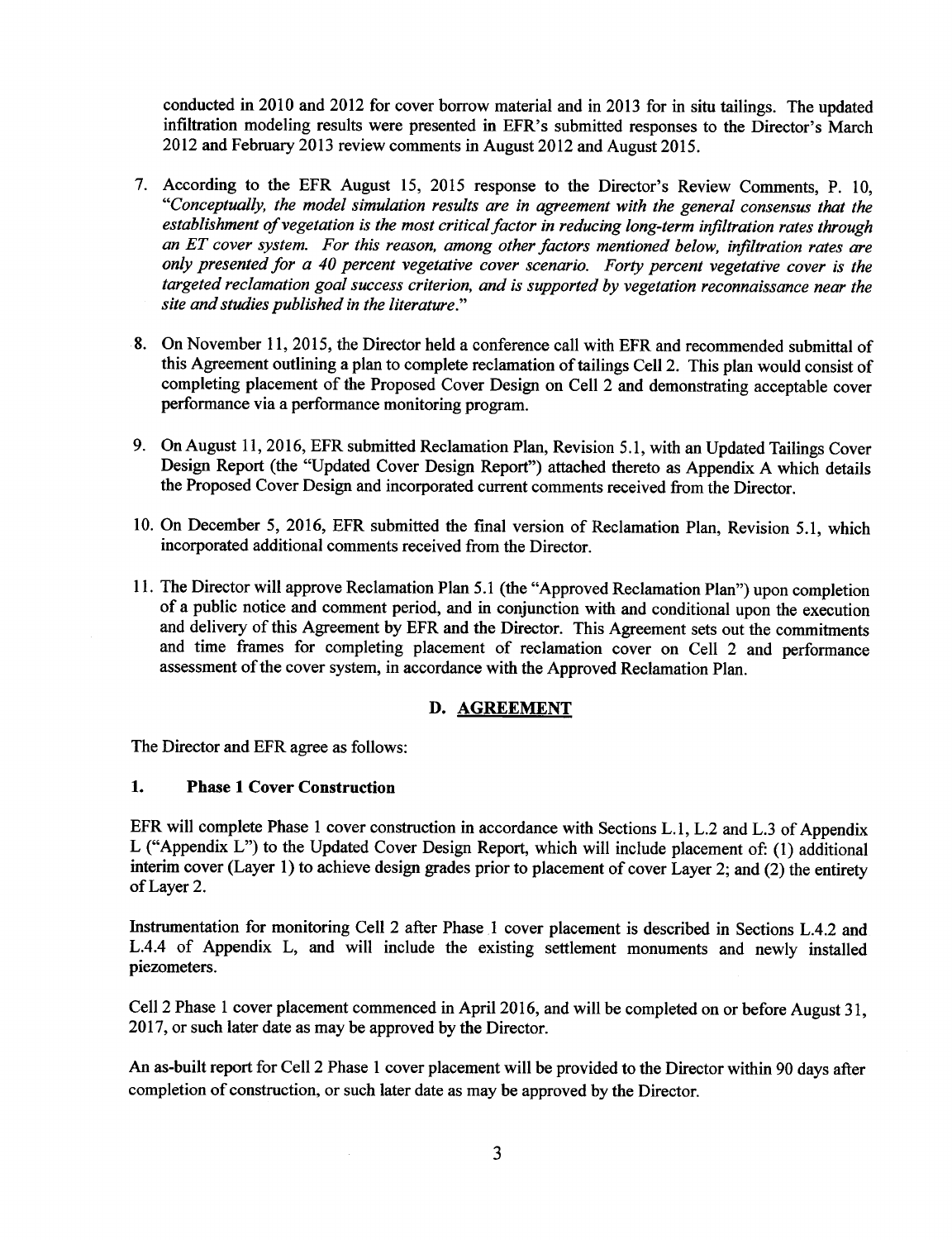# 2. Test Section Design and Construction

# (a) Primary Test Section

EFR constructed a performance monitoring test section within the Cell 2 cover (the "Primary Test Section") concurrently with the Phase I cover placement. The Primary Test Section was constructed as <sup>a</sup> design-build project in accordance with Section L.4 of Appendix L and the Installation Instructions set out in Attachment L.2 of Appendix L.

A weather station was installed adjacent to the Primary Test Section, in accordance with Section L.4 of Appendix L.

The Primary Test Section, including the weather station, will be completed as of the date of this Agreement.

The properties of the soil used to construct the Primary Test Section will be tested in accordance with Section L.4.2 of Appendix L to determine whether the soil properties are characteristic of base case, upper, or lower bound conditions.

An as-built report for the Primary Test Section construction, as well as the test results for the soil properties, will be provided to the Director within 90 days after completion of construction of the Primary Test Section and receipt of the laboratory test results, or such later date as may be approved by the Director.

# (b) Supplemental Test Section

EFR will construct a supplemental vegetation/erosion monitoring test section (the "supplemental Test Section") concurrently with the Phase 1 cover placement. The Supplemental Test Section will be constructed at the location specified in and in accordance with Section L.4.3 of Appendix L. Work on the Supplemental Test Section is scheduled for the fall of 2017 after an adequate amount of composted biosolids can be produced for soil amendment prior to seeding.

The Supplemental Test Section will be completed on or before November 30,2017, or such later date as may be approved by the Director.

A construction report summarizing the Supplemental Test Section construction will be provided to the Director within 90 days after completion of construction of the Supplemental Test Section, or such later date as may be approved by the Director.

# 3. Test Section Monitoring

# (a) Monitoring of Percolation Performance

EFR will assess the performance of the cover system design by monitoring the Primary Test Section in accordance with the provisions of Section L.4.2 of Appendix L.

EFR will monitor the Primary Test Section in two stages: (i) calibration monitoring and (ii) performance monitoring, in accordance with the provisions of SectionL.4.2 of Appendix L, as follows: